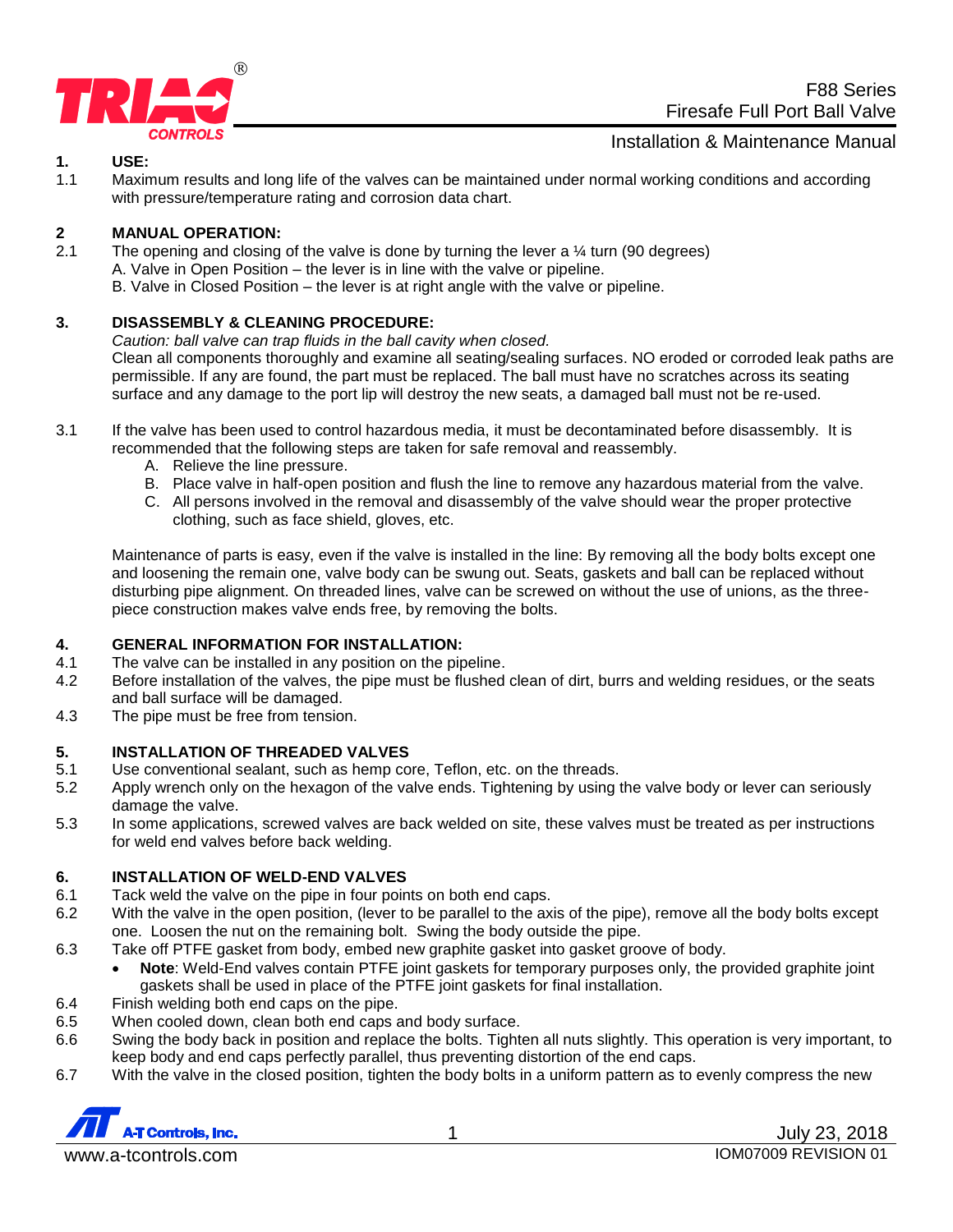



Installation & Maintenance Manual

graphite gaskets. (Reference the following table for proper body bolt torques)

6.8 Check proper operation of the valve.

## **BOLT TIGHTENING SPECIFICATIONS**

The body bolts of the valve should be tightened evenly. Tighten one-side snugly, then the one diagonal across. Repeat for the other bolts, bringing them all down tightly in sequence.

| <b>Valve Size</b> | <b>Break Away Torque</b><br>(In-Ibs.) | <b>Torque of Body Bolts</b><br>$($ ln-lbs. $)$ | <b>Torque of Stem Nut</b><br>$(In-lbs.)$ |
|-------------------|---------------------------------------|------------------------------------------------|------------------------------------------|
| $\frac{1}{4}$     | 75                                    | $70 - 80$                                      | 78                                       |
| 3/8"              | 75                                    | $70 - 80$                                      | 78                                       |
| $\frac{1}{2}$     | 80                                    | $70 - 80$                                      | 87                                       |
| $\frac{3}{4}$     | 110                                   | $125 - 160$                                    | 87                                       |
| 4"                | 150                                   | $170 - 200$                                    | 130                                      |
| $1 - 1/4"$        | 225                                   | $195 - 220$                                    | 130                                      |
| $1 - 1/2"$        | 320                                   | $335 - 375$                                    | 174                                      |
| 2"                | 460                                   | $370 - 405$                                    | 174                                      |
| $2 - 1/2"$        | 610                                   | $415 - 440$                                    | 208                                      |
| 3"                | 1000                                  | $435 - 485$                                    | 208                                      |
| 4"                | 1600                                  | $485 - 515$                                    | 226                                      |